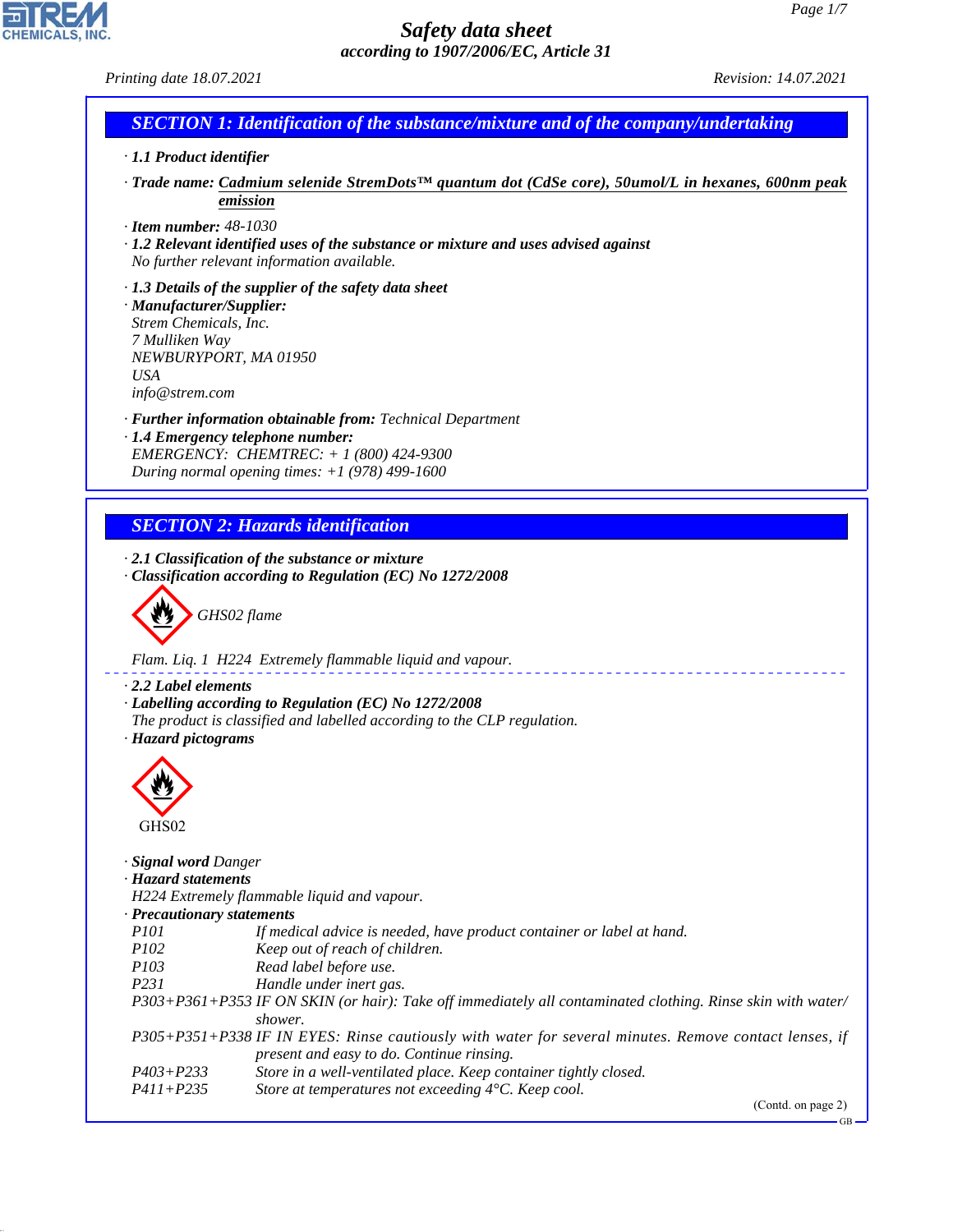*Printing date 18.07.2021 Revision: 14.07.2021*

*Trade name: Cadmium selenide StremDots™ quantum dot (CdSe core), 50umol/L in hexanes, 600nm peak emission*

*P422 Store contents under inert gas. P501 Dispose of contents/container in accordance with local/regional/national/international regulations.*

*· 2.3 Other hazards*

*· Results of PBT and vPvB assessment*

*· PBT: Not applicable.*

*· vPvB: Not applicable.*

#### *SECTION 3: Composition/information on ingredients*

*· 3.2 Chemical characterisation: Mixtures*

*· Description: Mixture of substances listed below with nonhazardous additions.*

*· Dangerous components: Void*

*· Additional information: For the wording of the listed hazard phrases refer to section 16.*

#### *SECTION 4: First aid measures*

*· 4.1 Description of first aid measures*

- *· General information: Immediately remove any clothing soiled by the product.*
- *· After inhalation: Supply fresh air; consult doctor in case of complaints.*
- *· After skin contact: Immediately rinse with water.*
- *· After eye contact: Rinse opened eye for several minutes under running water. Then consult a doctor.*
- *· After swallowing: If symptoms persist consult doctor.*
- *· 4.2 Most important symptoms and effects, both acute and delayed No further relevant information available.*
- *· 4.3 Indication of any immediate medical attention and special treatment needed*

*No further relevant information available.*

## *SECTION 5: Firefighting measures*

- *· 5.1 Extinguishing media*
- *· Suitable extinguishing agents:*
- *CO2, powder or water spray. Fight larger fires with water spray or alcohol resistant foam.*
- *· For safety reasons unsuitable extinguishing agents: Water with full jet*
- *· 5.2 Special hazards arising from the substance or mixture No further relevant information available.*
- *· 5.3 Advice for firefighters*
- *· Protective equipment: No special measures required.*

## *SECTION 6: Accidental release measures*

- *· 6.1 Personal precautions, protective equipment and emergency procedures Wear protective equipment. Keep unprotected persons away.*
- *· 6.2 Environmental precautions: Do not allow product to reach sewage system or any water course. Prevent seepage into sewage system, workpits and cellars.*
- *Inform respective authorities in case of seepage into water course or sewage system.*
- *· 6.3 Methods and material for containment and cleaning up:*
- *Absorb with liquid-binding material (sand, diatomite, acid binders, universal binders, sawdust).*
- *Dispose contaminated material as waste according to item 13.*

*Ensure adequate ventilation.*

44.1.1

(Contd. on page 3)



GB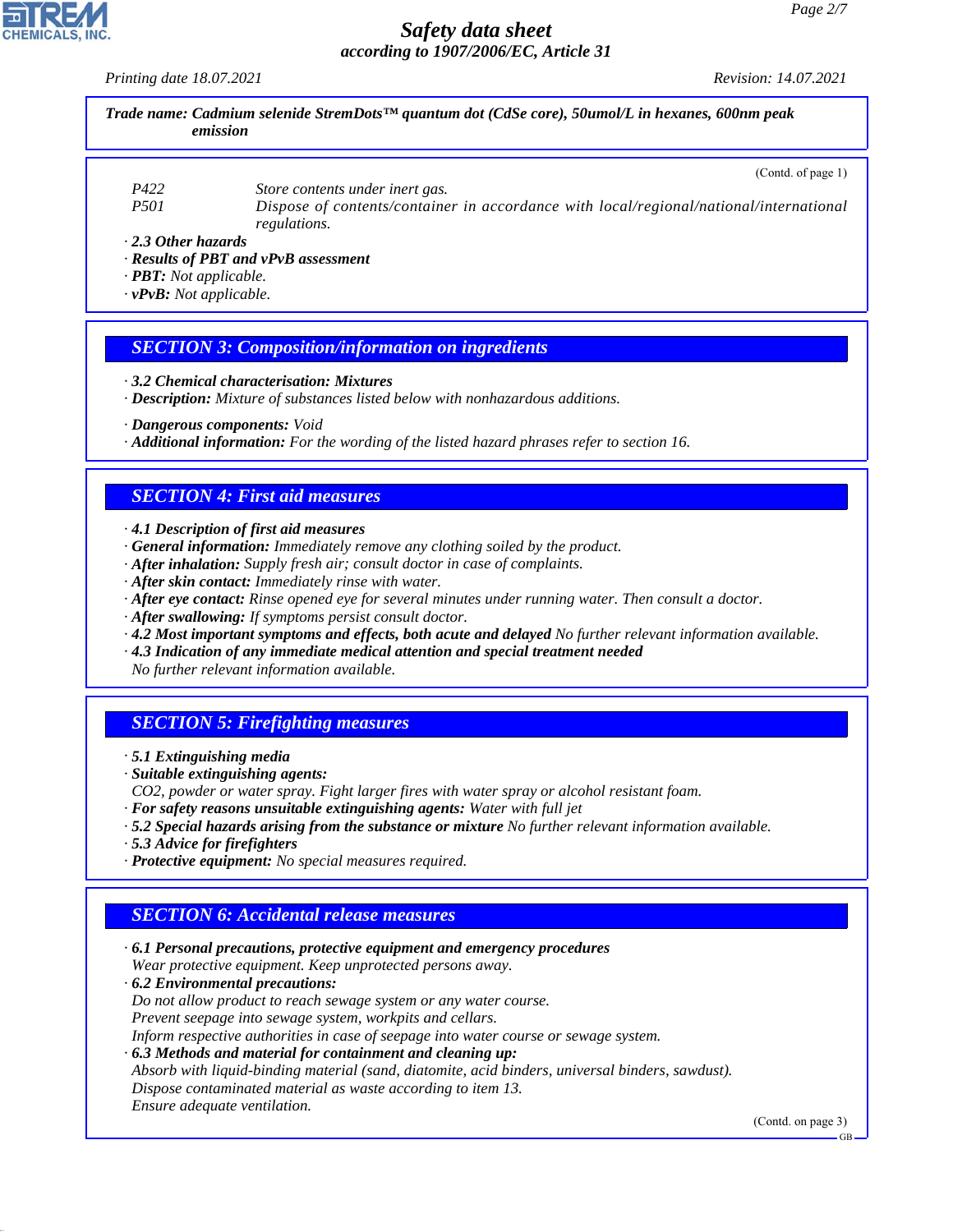*Printing date 18.07.2021 Revision: 14.07.2021*

*Trade name: Cadmium selenide StremDots™ quantum dot (CdSe core), 50umol/L in hexanes, 600nm peak emission*

(Contd. of page 2)

#### *· 6.4 Reference to other sections*

*See Section 7 for information on safe handling. See Section 8 for information on personal protection equipment.*

*See Section 13 for disposal information.*

#### *SECTION 7: Handling and storage*

*· 7.1 Precautions for safe handling Ensure good ventilation/exhaustion at the workplace. Open and handle receptacle with care. Prevent formation of aerosols.*

*· Handling: Handle under inert gas.*

*· Information about fire - and explosion protection:*

*Keep ignition sources away - Do not smoke. Protect against electrostatic charges.*

*Keep respiratory protective device available.*

#### *· 7.2 Conditions for safe storage, including any incompatibilities*

*· Storage: Keep cool.*

*Store contents under inert gas.*

- *· Requirements to be met by storerooms and receptacles: Store in a cool location.*
- *· Information about storage in one common storage facility: Not required.*
- *· Further information about storage conditions:*
- *Keep container tightly sealed.*
- *Do not seal receptacle gas tight.*

*Store in cool, dry conditions in well sealed receptacles.*

*Protect from heat and direct sunlight.*

*DO NOT FREEZE*

- *· Recommended storage temperature: Store at temperatures not exceeding 4 °C. Keep cool.*
- *· 7.3 Specific end use(s) No further relevant information available.*

#### *SECTION 8: Exposure controls/personal protection*

*· Additional information about design of technical facilities: No further data; see item 7.*

- *· 8.1 Control parameters*
- *· Ingredients with limit values that require monitoring at the workplace:*
- *The product does not contain any relevant quantities of materials with critical values that have to be monitored at the workplace.*
- *· Additional information: The lists valid during the making were used as basis.*
- *· 8.2 Exposure controls*
- *· Personal protective equipment:*
- *· General protective and hygienic measures: Keep away from foodstuffs, beverages and feed. Immediately remove all soiled and contaminated clothing Wash hands before breaks and at the end of work. Store protective clothing separately.*
- *· Respiratory protection:*

44.1.1

*In case of brief exposure or low pollution use respiratory filter device. In case of intensive or longer exposure use self-contained respiratory protective device.*

(Contd. on page 4)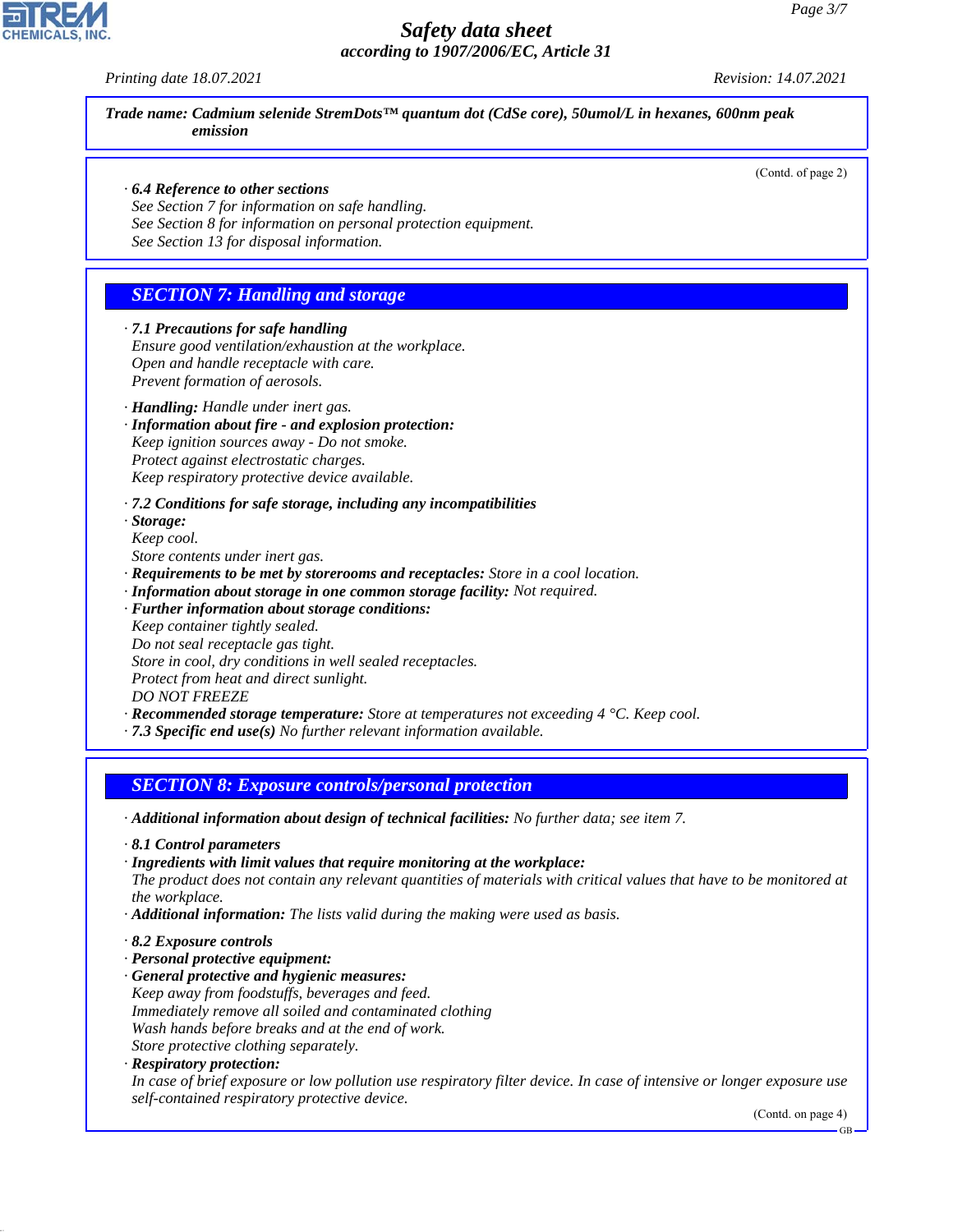GB

## *Safety data sheet according to 1907/2006/EC, Article 31*

*Printing date 18.07.2021 Revision: 14.07.2021*

CHEMICALS, INC.

44.1.1

| Use suitable respiratory protective device in case of insufficient ventilation.<br>· Protection of hands:                                                                                                                                                       | (Contd. of page 3)                                                                                                                                                                                                                                                                                                                                                                                                                                                        |
|-----------------------------------------------------------------------------------------------------------------------------------------------------------------------------------------------------------------------------------------------------------------|---------------------------------------------------------------------------------------------------------------------------------------------------------------------------------------------------------------------------------------------------------------------------------------------------------------------------------------------------------------------------------------------------------------------------------------------------------------------------|
| Protective gloves                                                                                                                                                                                                                                               |                                                                                                                                                                                                                                                                                                                                                                                                                                                                           |
| chemical mixture.                                                                                                                                                                                                                                               | The glove material has to be impermeable and resistant to the product/ the substance/ the preparation.<br>Due to missing tests no recommendation to the glove material can be given for the product/the preparation/the<br>Selection of the glove material on consideration of the penetration times, rates of diffusion and the degradation                                                                                                                              |
| · Material of gloves<br>· Penetration time of glove material<br>observed.                                                                                                                                                                                       | The selection of the suitable gloves does not only depend on the material, but also on further marks of quality and<br>varies from manufacturer to manufacturer. As the product is a preparation of several substances, the resistance<br>of the glove material can not be calculated in advance and has therefore to be checked prior to the application.<br>The exact break through time has to be found out by the manufacturer of the protective gloves and has to be |
| $\cdot$ Eye protection:<br>Tightly sealed goggles                                                                                                                                                                                                               |                                                                                                                                                                                                                                                                                                                                                                                                                                                                           |
|                                                                                                                                                                                                                                                                 |                                                                                                                                                                                                                                                                                                                                                                                                                                                                           |
| · 9.1 Information on basic physical and chemical properties                                                                                                                                                                                                     |                                                                                                                                                                                                                                                                                                                                                                                                                                                                           |
| <b>General Information</b>                                                                                                                                                                                                                                      |                                                                                                                                                                                                                                                                                                                                                                                                                                                                           |
| $\cdot$ Appearance:                                                                                                                                                                                                                                             |                                                                                                                                                                                                                                                                                                                                                                                                                                                                           |
| Form:                                                                                                                                                                                                                                                           | Liquid                                                                                                                                                                                                                                                                                                                                                                                                                                                                    |
| Colour:                                                                                                                                                                                                                                                         | Red                                                                                                                                                                                                                                                                                                                                                                                                                                                                       |
|                                                                                                                                                                                                                                                                 | Pungent<br>Not determined.                                                                                                                                                                                                                                                                                                                                                                                                                                                |
|                                                                                                                                                                                                                                                                 | Not determined.                                                                                                                                                                                                                                                                                                                                                                                                                                                           |
| <b>Melting point/freezing point:</b>                                                                                                                                                                                                                            | Undetermined.                                                                                                                                                                                                                                                                                                                                                                                                                                                             |
| Initial boiling point and boiling range: $60^{\circ}$ C                                                                                                                                                                                                         |                                                                                                                                                                                                                                                                                                                                                                                                                                                                           |
|                                                                                                                                                                                                                                                                 | -7 °C                                                                                                                                                                                                                                                                                                                                                                                                                                                                     |
|                                                                                                                                                                                                                                                                 | Not determined.                                                                                                                                                                                                                                                                                                                                                                                                                                                           |
|                                                                                                                                                                                                                                                                 |                                                                                                                                                                                                                                                                                                                                                                                                                                                                           |
| <b>Decomposition temperature:</b>                                                                                                                                                                                                                               | Not determined.                                                                                                                                                                                                                                                                                                                                                                                                                                                           |
|                                                                                                                                                                                                                                                                 | Product is not selfigniting.                                                                                                                                                                                                                                                                                                                                                                                                                                              |
|                                                                                                                                                                                                                                                                 | mixtures are possible.                                                                                                                                                                                                                                                                                                                                                                                                                                                    |
|                                                                                                                                                                                                                                                                 |                                                                                                                                                                                                                                                                                                                                                                                                                                                                           |
| Lower:                                                                                                                                                                                                                                                          | Not determined.                                                                                                                                                                                                                                                                                                                                                                                                                                                           |
| <i>Cdour:</i><br>· Odour threshold:<br>$\cdot$ pH-value:<br>Change in condition<br>· Flash point:<br>· Flammability (solid, gas):<br>· Ignition temperature:<br>· Auto-ignition temperature:<br>· Explosive properties:<br>· Explosion limits:<br><b>Upper:</b> | Not determined.                                                                                                                                                                                                                                                                                                                                                                                                                                                           |
| · Vapour pressure:                                                                                                                                                                                                                                              | Not determined.                                                                                                                                                                                                                                                                                                                                                                                                                                                           |
| $\cdot$ Density:                                                                                                                                                                                                                                                | Not determined.                                                                                                                                                                                                                                                                                                                                                                                                                                                           |
| · Relative density<br>· Vapour density                                                                                                                                                                                                                          | Product is not explosive. However, formation of explosive air/vapour<br>Not determined.<br>Not determined.                                                                                                                                                                                                                                                                                                                                                                |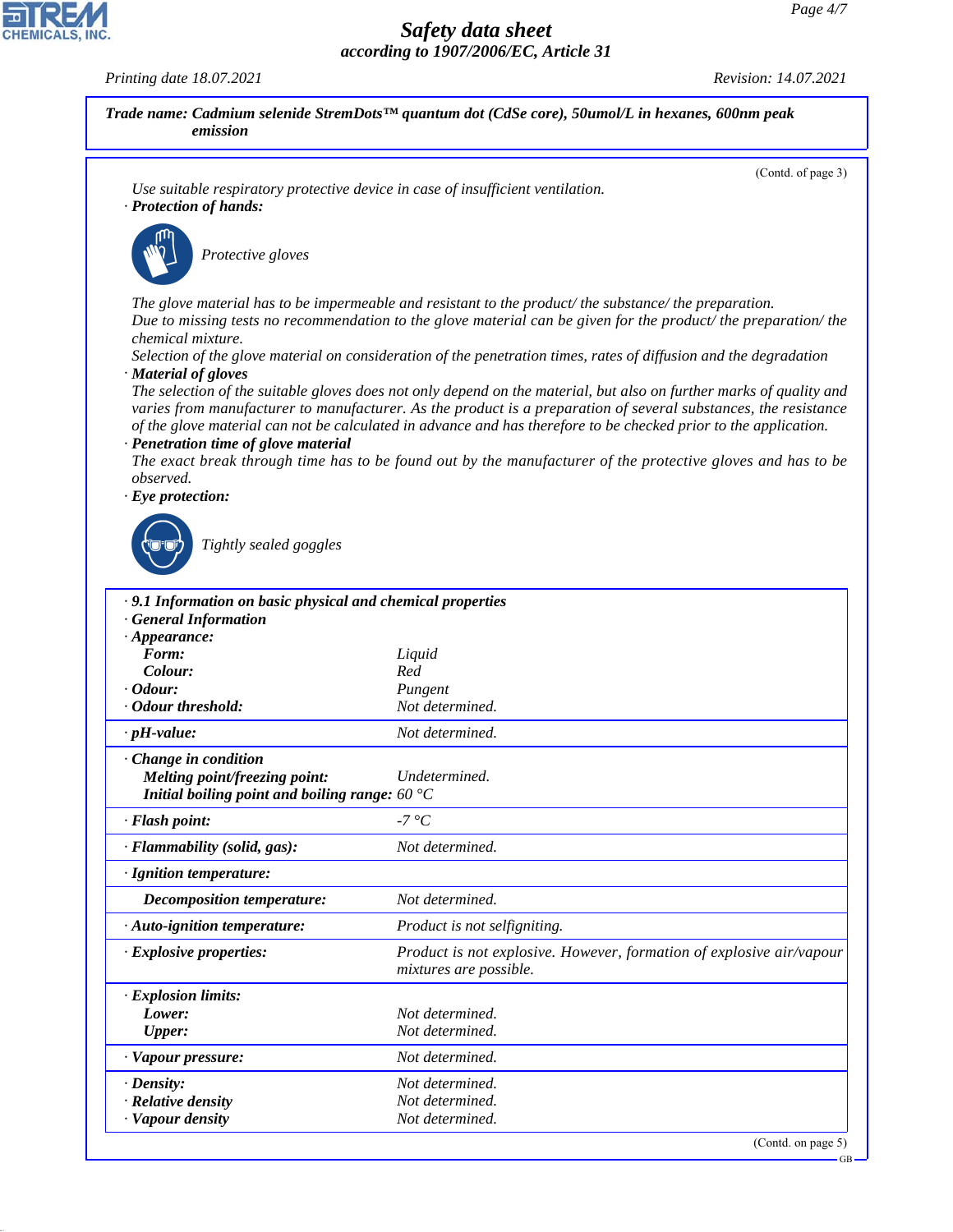*Printing date 18.07.2021 Revision: 14.07.2021*

*Trade name: Cadmium selenide StremDots™ quantum dot (CdSe core), 50umol/L in hexanes, 600nm peak emission*

|                                                    | (Contd. of page 4)                         |
|----------------------------------------------------|--------------------------------------------|
| $\cdot$ Evaporation rate                           | Not determined.                            |
| $\cdot$ Solubility in / Miscibility with<br>water: | Not miscible or difficult to mix.          |
| · Partition coefficient: n-octanol/water:          | Not determined.                            |
| · Viscosity:                                       |                                            |
| Dynamic:                                           | Not determined.                            |
| Kinematic:                                         | Not determined.                            |
| · Solvent content:                                 |                                            |
| Organic solvents:                                  | $0.0\%$                                    |
| $VOC$ (EC)                                         | $0.00\%$                                   |
| $\cdot$ 9.2 Other information                      | No further relevant information available. |

#### *SECTION 10: Stability and reactivity*

*· 10.1 Reactivity No further relevant information available.*

- *· 10.2 Chemical stability*
- *· Thermal decomposition / conditions to be avoided: No decomposition if used according to specifications.*
- *· 10.3 Possibility of hazardous reactions No dangerous reactions known.*
- *· 10.4 Conditions to avoid No further relevant information available.*
- *· 10.5 Incompatible materials: No further relevant information available.*
- *· 10.6 Hazardous decomposition products: No dangerous decomposition products known.*

#### *SECTION 11: Toxicological information*

*· 11.1 Information on toxicological effects*

- *· Acute toxicity Based on available data, the classification criteria are not met.*
- *· Primary irritant effect:*
- *· Skin corrosion/irritation Based on available data, the classification criteria are not met.*
- *· Serious eye damage/irritation Based on available data, the classification criteria are not met.*
- *· Respiratory or skin sensitisation Based on available data, the classification criteria are not met.*
- *· CMR effects (carcinogenity, mutagenicity and toxicity for reproduction)*
- *· Germ cell mutagenicity Based on available data, the classification criteria are not met.*
- *· Carcinogenicity Based on available data, the classification criteria are not met.*
- *· Reproductive toxicity Based on available data, the classification criteria are not met.*
- *· STOT-single exposure Based on available data, the classification criteria are not met.*
- *· STOT-repeated exposure Based on available data, the classification criteria are not met.*
- *· Aspiration hazard Based on available data, the classification criteria are not met.*

#### *SECTION 12: Ecological information*

*· 12.1 Toxicity*

44.1.1

- *· Aquatic toxicity: No further relevant information available.*
- *· 12.2 Persistence and degradability No further relevant information available.*
- *· 12.3 Bioaccumulative potential No further relevant information available.*
- *· 12.4 Mobility in soil No further relevant information available.*
- *· Additional ecological information:*
- *· General notes: Not known to be hazardous to water.*

(Contd. on page 6)

GB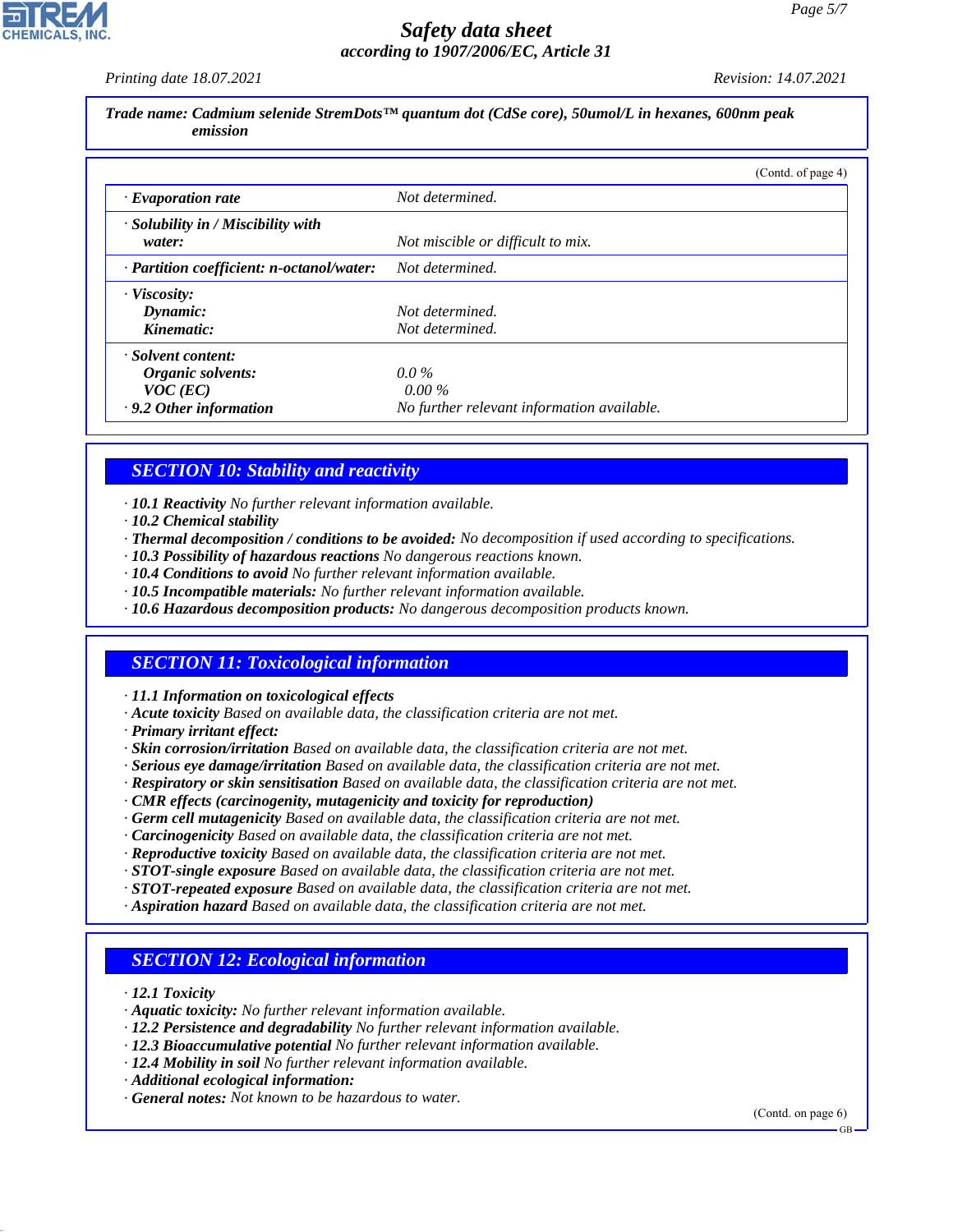*Printing date 18.07.2021 Revision: 14.07.2021*

*Trade name: Cadmium selenide StremDots™ quantum dot (CdSe core), 50umol/L in hexanes, 600nm peak emission*

(Contd. of page 5)

#### *· 12.5 Results of PBT and vPvB assessment*

*· PBT: Not applicable.*

*· vPvB: Not applicable.*

*· 12.6 Other adverse effects No further relevant information available.*

## *SECTION 13: Disposal considerations*

*· 13.1 Waste treatment methods*

*· Recommendation*

*Must not be disposed together with household garbage. Do not allow product to reach sewage system.*

*· Uncleaned packaging:*

*· Recommendation: Disposal must be made according to official regulations.*

| <b>SECTION 14: Transport information</b>                |                                                  |
|---------------------------------------------------------|--------------------------------------------------|
| $\cdot$ 14.1 UN-Number<br>· ADR, IMDG, IATA             | <b>UN1993</b>                                    |
| $\cdot$ 14.2 UN proper shipping name                    |                                                  |
| $\cdot$ ADR                                             | 1993 FLAMMABLE LIQUID, N.O.S.                    |
| $·$ IMDG, IATA                                          | FLAMMABLE LIQUID, N.O.S.                         |
| $\cdot$ 14.3 Transport hazard class(es)                 |                                                  |
| · ADR, IMDG, IATA                                       |                                                  |
|                                                         |                                                  |
| - Class                                                 | 3 Flammable liquids.                             |
| $-Label$                                                | 3                                                |
| · 14.4 Packing group                                    |                                                  |
| · ADR, IMDG, IATA                                       | I                                                |
| · 14.5 Environmental hazards:                           |                                                  |
| · Marine pollutant:                                     | N <sub>o</sub>                                   |
| · 14.6 Special precautions for user                     | Warning: Flammable liquids.                      |
| · EMS Number:                                           | $F-E,S-E$                                        |
| · Stowage Category                                      | E                                                |
| $\cdot$ 14.7 Transport in bulk according to Annex II of |                                                  |
| <b>Marpol and the IBC Code</b>                          | Not applicable.                                  |
| · Transport/Additional information:                     |                                                  |
| $\cdot$ ADR                                             |                                                  |
| $\cdot$ Limited quantities (LQ)                         | 0.5L                                             |
| $\cdot$ Excepted quantities (EQ)                        | Code: E3                                         |
|                                                         | Maximum net quantity per inner packaging: 30 ml  |
|                                                         | Maximum net quantity per outer packaging: 300 ml |



44.1.1

GB